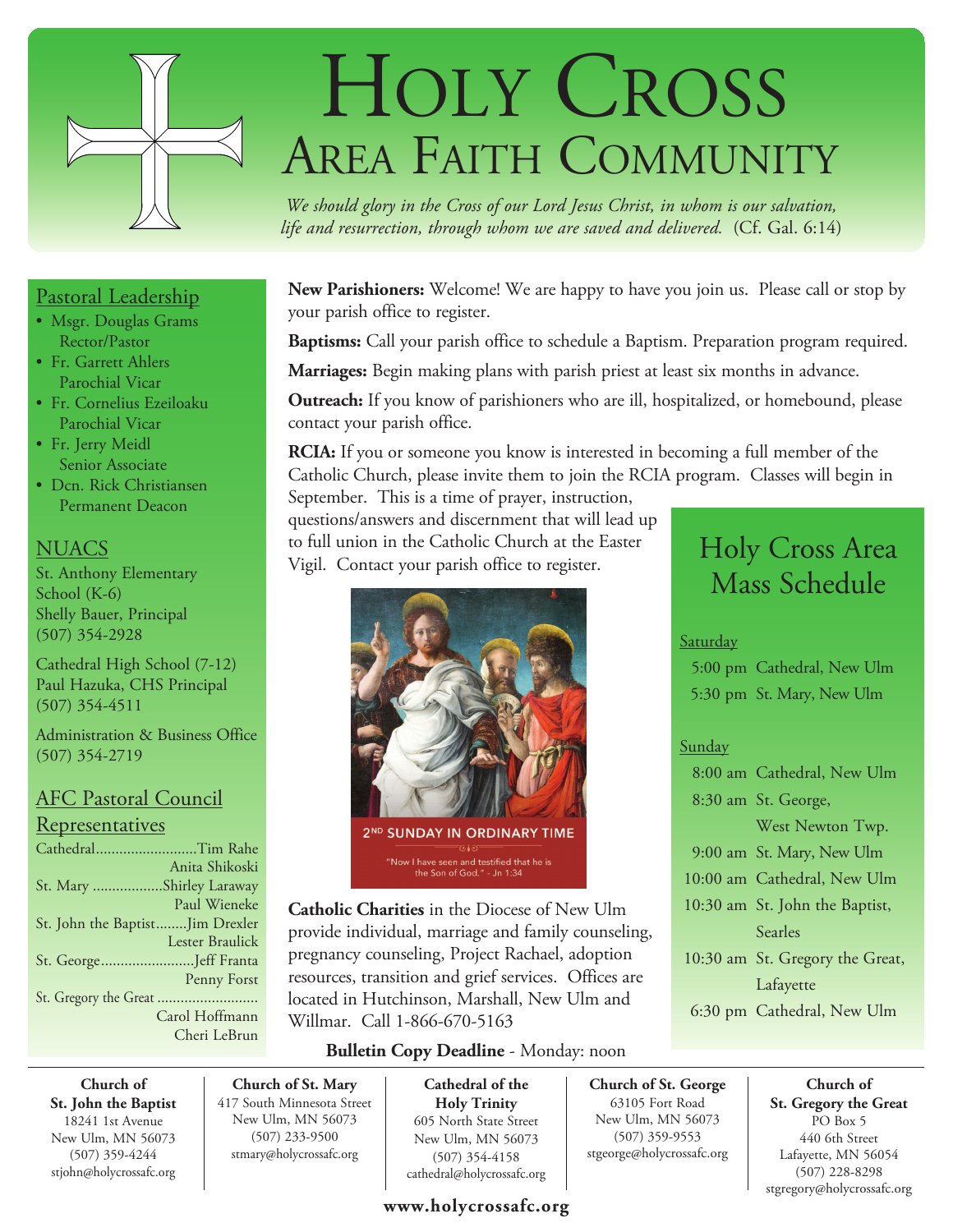# **January 19, 2020 Second Sunday in Ordinary Time**

*"Now the Lord hasspoken who formed me as hisservant from the womb..."* (Isaiah 49:5)

God has given each of us different gifts. In order for God's plan to work, you have to do what God is calling you to do, and I have to do what God is calling me to do. And guess what? God has given each of us a different plan! So, stop comparing yourself to others. Don't let envy and jealousy enter your life. Be thankful for the gifts God has given you and generously share them with others.

# **From the Pastor**

**ORDINARY TIME** Last Monday we entered Ordinary Time in the Church year. "Ordinary" refers to the numbered weeks (ordinal). In this season we celebrate the mysteries of Christ's life and death and look forward to the salvation and eternal life that he brings. Green is the liturgical color that marks Ordinary Time as it represents hope and is a time for growth in our faith life. This year we celebrate 6 weeks of Ordinary Time before the season of Lent begins on Ash Wednesday, February 26.

**FIRST COMMUNION** parent meeting for our area faith community will be held this Wednesday, January 22 beginning at 7:00 P.M. at St. Mary. Please keep in prayer our First Communion candidates and their parents as they begin their preparation to receive our Eucharistic Lord for the first time this spring.

**ROE V WADE** Wednesday, January 22, marks the 47th anniversary of the Roe v Wade decision legalizing abortion in our country. Since 1974 'March for Life' rallies have been held in Washington D.C. and around the country to peacefully protest the legal practice of abortion. While great strides have been made in the pro-life movement, much remains to be done. We must continue to speak out and pray for the protection and safeguarding of all human life from the moment of conception to natural death. It is not too late to take part in the Minnesota MCCL March For Life Rally. See the AFC section of the bulletin for details.

**CATHOLIC SCHOOLS WEEK** is celebrated across the nation January 26-February 1. If you have not already done so, please remember to mark your calendars to take part in Lake Life (formerly Snowfest) on Friday, January 24!

**SECOND COLLECTION** Bishop LeVoir has again requested that a second collection be taken up at all Masses in the diocese the weekend of January 25/26 to benefit Catholic Schools in our diocese. As in the past, 75% of the proceeds collected in our AFC will go directly to NUACS, the other 25% to be evenly distributed in endowment funds already set up to benefit Catholic Schools. In parishes/AFCs with no Catholic schools, 100% of the funds collected go directly to the endowment funds.

*Msgr. Grams*

# **MARK YOUR CALENDARS**

- **January 19:** Prayer Service for Christian Unity
- **January 22:** Day of Prayer for the Legal Protection of the Unborn
	- March for Life at the State Capitol
- **January 22:** First Communion Parent Meeting
- **January 24:** Lake Life (Snowfest)
- **January 25/26:** 2nd collection (Catholic Schools)

# **Mass Schedule for the Week**

|                                             | <b>Date and Time Location</b>             | <b>Intention</b>                           |  |  |  |  |
|---------------------------------------------|-------------------------------------------|--------------------------------------------|--|--|--|--|
| <b>Monday, January 20</b>                   |                                           |                                            |  |  |  |  |
| 7:00 A.M.<br>Cathedral<br>+Howard Fischer   |                                           |                                            |  |  |  |  |
| <b>Tuesday, January 21</b>                  |                                           |                                            |  |  |  |  |
| 7:00 A.M.                                   | Cathedral                                 | + Anton Sr. and Teresa<br>Goblirsch        |  |  |  |  |
| 7:30 A.M.                                   | St. Mary                                  | + Ken Ruppert                              |  |  |  |  |
| 8:20 A.M.                                   | Cathedral (CHS)                           | +Thomas, Dorothy and<br>Gary Braunwarth    |  |  |  |  |
| 9:30 A.M.                                   | Orchard Hills                             | +Lorraine Snyder                           |  |  |  |  |
|                                             | <b>Wednesday, January 22</b>              |                                            |  |  |  |  |
| 7:00 A.M.                                   | Cathedral                                 | +Lloyd Havemeier                           |  |  |  |  |
|                                             | 7:30 A.M. St. Mary                        | +Marian Guldan                             |  |  |  |  |
|                                             | 8:25A.M. Cathedral (SAE)                  | +Helen Eckstein                            |  |  |  |  |
| Thursday, January 23                        |                                           |                                            |  |  |  |  |
| 7:00 A.M.                                   | Cathedral                                 | $+$ Eli James                              |  |  |  |  |
| 7:30 A.M.                                   | St. Mary                                  | + Donnie Schuelke                          |  |  |  |  |
| 10:00 A.M.                                  | Oak Hills                                 | +John Kretsch                              |  |  |  |  |
| <b>Friday, January 24</b>                   |                                           |                                            |  |  |  |  |
|                                             |                                           | +Donna Wills                               |  |  |  |  |
|                                             | 7:00 A.M. Cathedral<br>7:30 A.M. St. Mary | $+$ Jim Clyne                              |  |  |  |  |
|                                             | 9:45 A.M. Ridgeway South                  | +Victor James                              |  |  |  |  |
| Saturday, January 25                        |                                           |                                            |  |  |  |  |
| 8:00 A.M.                                   | Cathedral                                 | + Anton and Alice<br>Goblirsch             |  |  |  |  |
| 5:00 P.M.                                   | Cathedral                                 | +Robert Bigelbach                          |  |  |  |  |
| 5:30 P.M.                                   | St. Mary                                  | +Doug Moldan                               |  |  |  |  |
| <b>Sunday, January 26</b>                   |                                           |                                            |  |  |  |  |
|                                             | 8:00 A.M. Cathedral                       | +Polly Flygare                             |  |  |  |  |
| 8:30 A.M.                                   | St. George                                | $+$ Lucille Braunreiter                    |  |  |  |  |
| 9:00 A.M.                                   | St. Mary                                  | +Harold and Catherine                      |  |  |  |  |
|                                             |                                           | Johnson                                    |  |  |  |  |
| 10:00 A.M.                                  | Cathedral                                 | +Chuck Portner                             |  |  |  |  |
| 10:30 A.M.                                  | St. Gregory                               | + Whitney LeGare                           |  |  |  |  |
|                                             | 10:30 A.M. St. John the Baptist           | +Pat Hoffman, Patti                        |  |  |  |  |
|                                             |                                           | Phillips                                   |  |  |  |  |
| 6:30 P.M.                                   | Cathedral                                 | Mass for the People                        |  |  |  |  |
| <b>Sacrament of Reconciliation Schedule</b> |                                           |                                            |  |  |  |  |
|                                             |                                           |                                            |  |  |  |  |
| <b>Tuesday, January 21</b>                  |                                           | 7:00 - 7:20 A.M.<br>St. Mary               |  |  |  |  |
|                                             | <b>Wednesday, January 22</b>              | $7:00 - 7:20 A.M.$<br>St. Mary             |  |  |  |  |
| Thursday, January 23                        |                                           | 7:00 - 7:20 A.M.<br>St. Mary               |  |  |  |  |
| Friday, January 24                          |                                           | $7:00 - 7:20 A.M.$<br>St. Mary             |  |  |  |  |
| <b>Saturday, January 25</b>                 |                                           | $9:00 - 10:00 A.M.$<br>Cathedral           |  |  |  |  |
|                                             |                                           | Cathedral<br>$4:00 - 4:40$ P.M.            |  |  |  |  |
|                                             |                                           | $4:30 - 5:00$ P.M.<br>St. Mary             |  |  |  |  |
|                                             |                                           | 7:00 - 7:40 A.M.<br>Cathedral              |  |  |  |  |
| <b>Sunday, January 26</b>                   |                                           |                                            |  |  |  |  |
|                                             |                                           | <b>Readings for the Week of January 19</b> |  |  |  |  |

|              | Investment for the $\theta$ very of owntake $\theta$ is |
|--------------|---------------------------------------------------------|
| <b>MON:</b>  | 1 Sm 15:16-23/Ps 50:8-9, 16bc-17, 21 and 23             |
|              | [23b]/Mk 2:18-22                                        |
| TUES:        | 1 Sm 16:1-13/Ps 89:20, 21-22, 27-28 [21a]/Mk            |
|              | $2:23-28$                                               |
| WED:         | 1 Sm 17:32-33, 37, 40-51/Ps 144:1b, 2, 9-10             |
|              | $[1] / Mk$ 3:1-6                                        |
| <b>THUR:</b> | 1 Sm 18:6-9; 19:1-7/Ps 56:2-3, 9-10a, 10b-11, 12-13     |
|              | $[5b] / Mk 3:7-12$                                      |
| <b>FRI:</b>  | Sm 24:3-21/Ps 57:2, 3-4, 6 and 11 [2a]/Mk 3:13-19       |
| SAT:         | Acts 22:3-16 or Acts 9:1-22/Ps 117:1bc, 2 [Mk]          |
|              | 16:15]/Mk 16:15-18                                      |
|              |                                                         |

**NEXT SUNDAY**: Is 8:23—9:3/Ps 27:1, 4, 13-14 [1a]/1 Cor 1:10-13, 17/Mt 4:12-23 or 4:12-17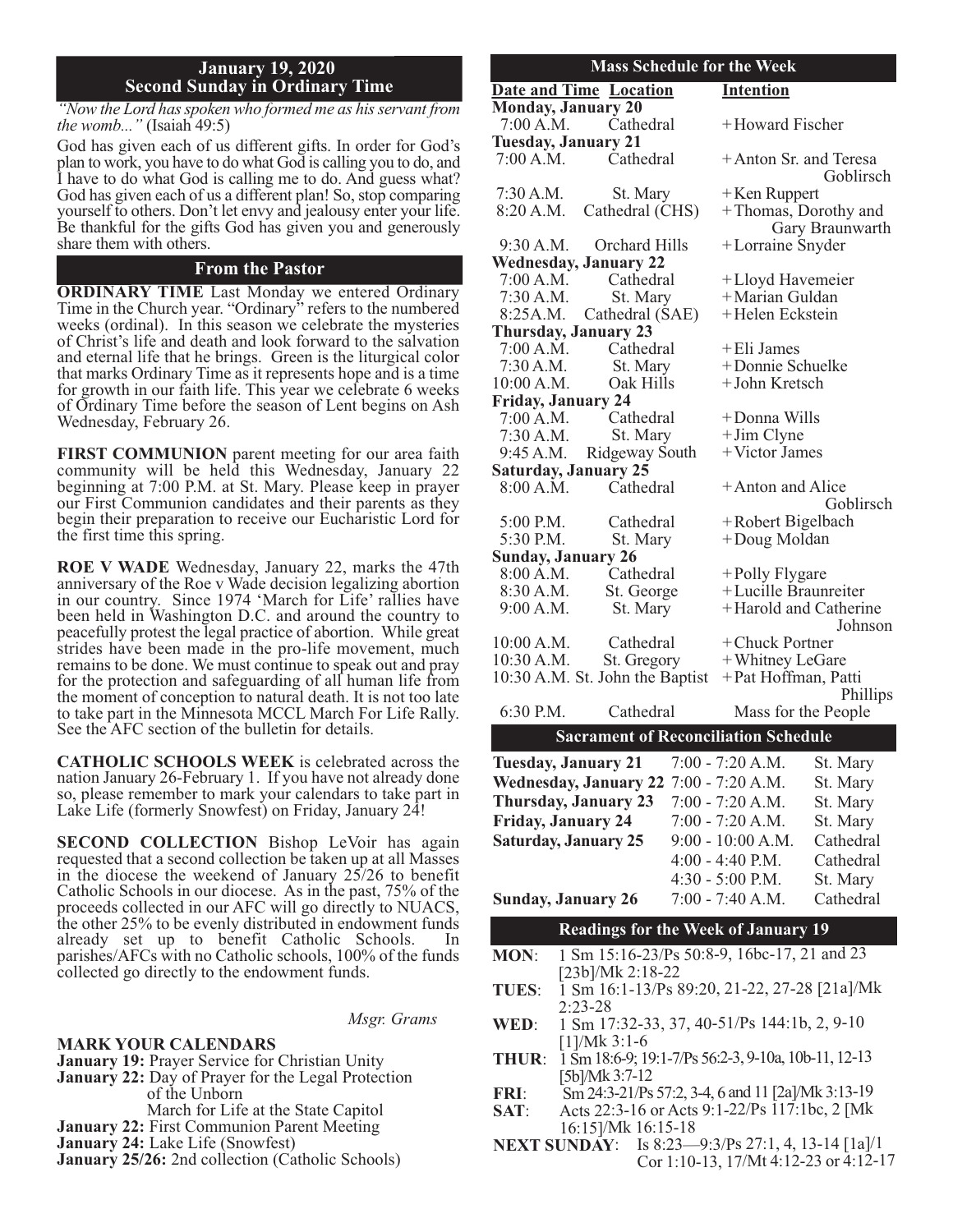| <b>Stewardship for the Week of January 12, 2020</b> |                  |                   |                 |                   |                    |
|-----------------------------------------------------|------------------|-------------------|-----------------|-------------------|--------------------|
|                                                     | <b>CATHEDRAL</b> | <b>ST. MARY</b>   | <b>ST. JOHN</b> | <b>ST. GEORGE</b> | <b>ST. GREGORY</b> |
| <b>Adult Budget</b>                                 | 13,615.39        | 13,461.54         | 1,700.00        | 1,653.85          | 1,129.82           |
| <b>Adult Actual</b>                                 | 8,970.00         | 5,157.05          | 5,538.00        | 3,298.54          | 1,674.00           |
| <b>Electronic Transfers</b>                         | 5,456.00         | 5,825.33          | 0.00            | 50.00             | 0.00               |
| <b>Online Giving</b>                                | 1,326.00         | 655.00            | 0.00            | 20.00             | 0.00               |
| Total                                               | 15,752.00        | 11,637.38         | 5,538.00        | 4,043.54          | 1,674.00           |
| Year-to-date Budget                                 | 381,230.92       | 376,923.12        | 47,600.00       | 46,289.80         | 31,634.96          |
| Year-to-date Actual                                 | 389,019.35       | 363,499.23        | 66,502.00       | 64,697.76         | 34, 335. 43        |
| Ahead/Behind                                        | 7,788.43         | $-13,423.89$      | 18,902.00       | 18,407.96         | 2,700.47           |
| Student                                             | 5.75             | 29.25             | 32.00           | 0.00              | 0.25               |
| Loose Plate                                         | 518.35           | 357.40            | 52.00           | 64.06             | 15.00              |
| <b>Christmas Budget</b>                             | 50,000.00        | 25,000.00         | 6,500.00        | 3,500.00          | 4,000.00           |
| <b>Christmas Offering</b>                           | 50,083.61        | 22,897.25         | 7,467.00        | 5,237.00          | 2,485.00           |
| Parish Project Goal                                 | 27,000.00        | 30,000.00         | 5,000.00        | 10,000.00         | 10,000.00          |
| Parish Project (# contributors)                     | 21,074.86 (53)   | 5,546.00(26)      | 1,775.00(9)     | 5,545.00 (16)     | 2.402.28(20)       |
| <b>DMA</b> Goal                                     | 52,359.51        | 46,690.01         | 8,671.00        | 8,004.00          | 7,003.50           |
| DMA Actual (# contributors)                         | 57,989.30 (182)  | 54, 132. 35 (131) | 6,851.70(21)    | 13,035.00 (44)    | 2,784.00 (11)      |
| Attendance                                          | 947 (4 Masses)   | 594 (2 Masses)    | 112 (1 Mass)    | 140 (1 Mass)      | 84 (1 Mass)        |

This QR Code allows you to make an offering or donation to any one of the five parishes in our AFC using your smart phone. Simply download a free QR scanning app to access this safe and efficient way to give electronically.

# **New Ulm Area Catholic Schools www.nuacs.com**

**No School:** There is no school on Monday, January 20, 2020, as it is a staff development day.

**General Mills Box Tops for Education:** We just received \$640.70 from General Mills through their Box Tops for Education program. These proceeds have helped fund our Accelerated Reading program. Please continue to support this valuable program! Now it's even easier to participate - no more clipping! Simply scan your receipt using your smartphone and you're all set! For details, visit boxtops4education.com.

**Lake Life (formerly Snowfest)** will be held this Friday, January 24, 2020, at St. Anthony Elementary. This year's fundraiser will again be Minnesota summer-themed and will have all of your favorite summer foods (a brat, chips, and wild rice soup meal for \$7 - served from 5:30-8:00 P.M.), games, raffles, and auction items – plus a special murder mystery dinner theater. Please join us!

**Lake Life Auctions:** Here's just a sampling of some of the incredible items up for auction at Lake Life … Reserved parking and front-row seats at next year's Cathedral High School play performance, reserved priority parking at St. Anthony Elementary's Grandparents'Day on April 17, grade 3 classroom project (canvas with quote), a 18x6 foot floating party mat for the lake, March Madness party with the Cathedral High School basketball coaches, a four-night Wisconsin Dells getaway for four, reserved parking and seating for 10 at next year's St. Anthony Elementary Christmas program, a special "hands" quilt from the grade 1 classroom, plus much, much more!

**Lake Life Raffle Tickets:** Tickets are \$25 each with 10 chances to win from \$100 up to \$2,500! See any CHS student or stop by either the CHS Office or SAE Office to buy your Lake Life ticket(s) today. The beef and hog raffles will also take place again, with \$5 tickets available at either school office or at Lake Life.

# **Faith Formation ~ Lifelong and Ongoing**

Students in grades 1-11 will gather for classes this Wednesday, January 22.

**The First Holy Communion parent meeting** will be this week Wednesday, January 22 at 7:00 P.M. in the Church of St. Mary. This is mandatory for all parents with students preparing for this Sacrament in the spring. We will begin promptly at 7:00 P.M. and will end in time for you to pick your child up from Faith Formation classes.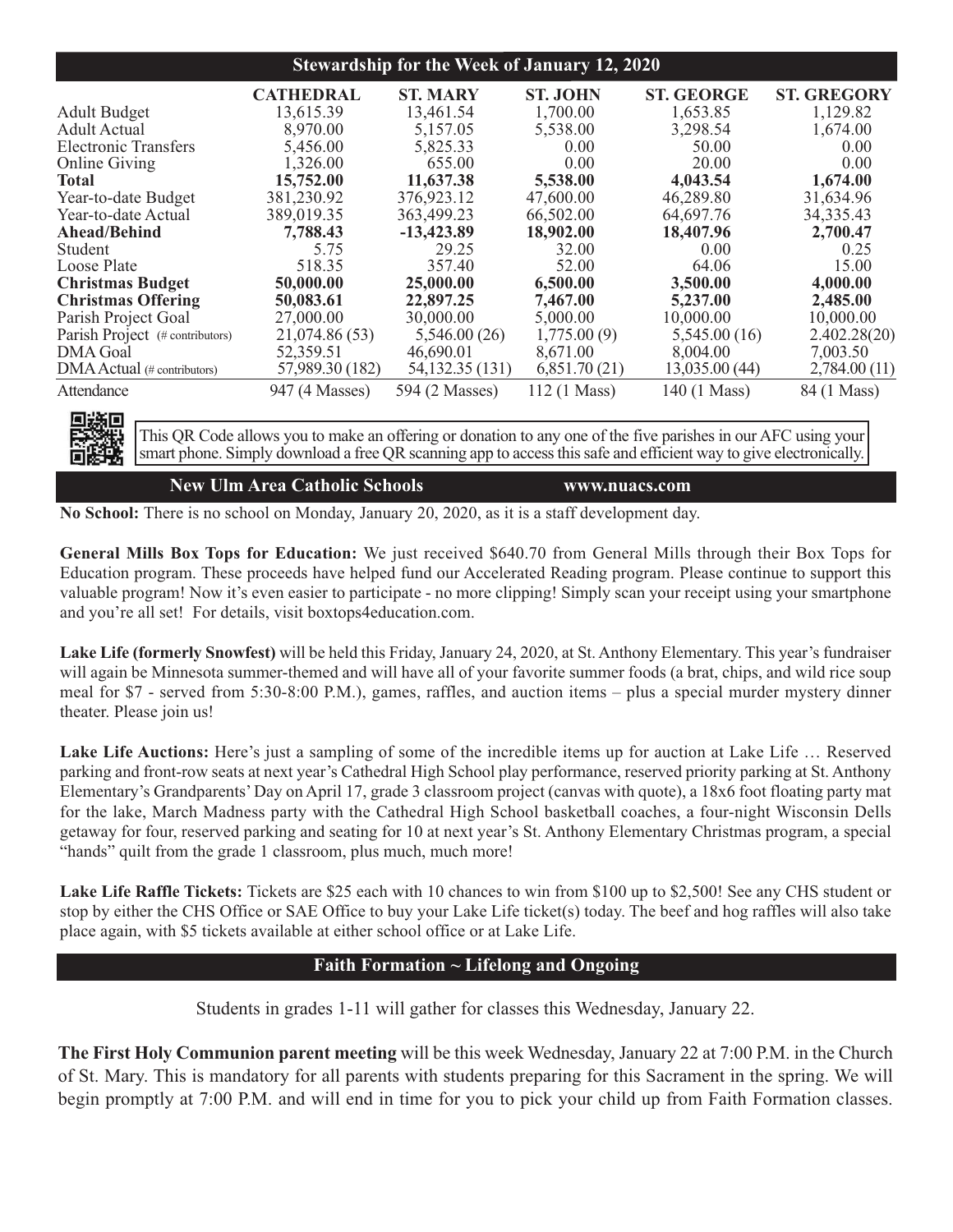**TODAY, January 19 - Prayer Service for Christian Unity** Several Christian denominations in southwest and west-central Minnesota will gather for an Ecumenical Celebration. The service is held as part of the annual Week of Prayer for Christian Unity. All are invited to this service at 3:00 P.M. at St. Clara Catholic Church in Clara City. <sup>A</sup> re- ception will follow the service. **TODAY, January <sup>19</sup> - Super Sausage Supper**

# The St. John's Catholic Order of Foresters Super Sausage Supper takes place from 4:00 - 7:00 P.M. in the St. Mary Social Hall. Advance tickets are \$10 and available at Cash Wise. Tickets are \$11 at the door. Take-out orders will be

available. **Monday, January <sup>20</sup> - Knights of Columbus** The Knights of Columbus will gather at 6:40 P.M. at Cathedral to pray the Rosary, followed by a council meeting at 7:00 P.M. in the Cathedral Parish Center. **March for Life - Call to Reserve <sup>a</sup> Seat**

The <sup>2020</sup> March for Life Rally takes place this Wednesday, January 22. The schedule is as follows - 7:00 A.M. Mass at Cathedral of the Holy Trinity, 7:40 A.M. coach bus loads, 10:30 A.M. Ecumenical Prayer for Life Service at St. Paul Cathedral followed by MCCL Rally at the MN State Capital. The bus returns to New Ulm at 3:00 P.M. Call the Cathedral office at 354-4158 to reserve a seat. Contact Kate Sloot at sloot@newulmtel.net with questions. There is no cost; bring your own lunch and drinks.

cost; bring your own lunch and drinks. **Wednesday, January <sup>22</sup> - First Holy Communion** The First Holy Communion parent meeting is Wednesday, January <sup>22</sup> at 7:00 P.M. in the Church of St. Mary. This is mandatory for all parents with students preparing for this Sacrament in the spring. We will begin promptly at 7:00 P.M. and will end in time for you to pick your child up from

Faith Formation classes. **Saturday, January <sup>25</sup> - HCAFC Men's Breakfast** Save the date for the men's breakfast featuring Fr. Craig Timmerman speaking on "St. Paul's Conversion - Mission versus Relationship." Fr. Timmerman is a local priest from the New Ulm Diocese who offers spiritual direction to many other religious. On the feast of St. Paul, Fr. Craig will address how we are in constant need of conversion in our lives. Mass will be celebrated at 8:00 A.M. at Cathedral, followed by the breakfast at 8:45 A.M. in Leifeld Hall. Cost is \$5. Please RSVP to the Cathedral office at 354-4158. **Catholic School's Week Collection**

National Catholic Schools Week is the week of January 26 through February 1. In conjunction with that significant event, Bishop John M. LeVoir has announced that a second collection be taken up at all Masses in the diocese the weekend of January 25 and 26 to benefit Catholic Schools in the Diocese of New Ulm. In those Area Faith Communities that have Catholic schools, 75% of the proceeds will go directly to that Catholic school. The other 25% will be deposited equally in two endowment funds already set up to benefit those Catholic schools. Where there are no schools, 100% of the funds will go into the endowment funds. Please be generous in supporting this

# **Puerto Rico Relief**

Bishop LeVoir has asked that we be apprised of the plight of the thousands of people affected by the earthquakes in Puerto Rico. Please pray for the people of Puerto Rico. If you wish to make a financial contribution, please go to https://app.mobilecause.com/form/8yhFCg?vid=3yvpi. Thank you for your generous support to so many affected by devastating natural disasters these past three years.

**2020 CCW Woman of the Year Award**

The New Ulm Diocesan CCW is seeking nominations for the *Woman of the Year* Award. The award will be presented at the annual convention at Holy Redeemer, in Marshall, on Saturday, April 25. One woman from our diocese will be recognized as someone who has carried on the Mission of Christ in her family, church, community, and especially in her involvement with the CCW. The due date to submit nominations is January 31. Nomination forms can be found on-line at https://nudccw.org/woman-of-the-year

**College Students - Consider Totus Tuus** What are you doing with your summer? If you are looking for a meaningful summer experience that will teach you many lessons in faith and life in general, look no further.<br>Totus Tuus is life-changing. This is a paid summer job. But<br>the rewards are eternal. Visit dnu.org for more information.

the rewards are eternal. Visit dnu.org for more information. **Marriage Encounter Weekends** "*Love one another as <sup>I</sup> have loved you.*" - John 13:34 Experience the love of your spouse in a deeper, more meaningful way on a Worldwide Marriage Encounter week-<br>end! The next dates are Feb. 7-9, in Windom, MN and Apr.<br>24-26, in Hutchinson, MN. For more information visit our website at: southmnwwme.org or contact Miki at applications@southmnwwme.org or 507-227-8229**. Monday, March <sup>9</sup> - Bishop Lucker Lecture**

Save the date for this annual event which will be held at 7:00 P.M. at Church of St. Catherine in Redwood Falls. "Hungry for God," is the topic featuring Ralph Martin from Renewal Ministries.



*"The time you spend with Jesus in the Blessed Sacrament...will help bring about everlasting peace on earth."* - Mother Teresa

**Division 1 (Midnight to 6:00 A.M.)**

Gwen Christiansen 354-5771 Lora Rahe 354-5563; 276-6838 **Division 2 (6:00 A.M. to 12 Noon)** Denise Richter Willy Osgood 359-4134 **Division 3 (12 Noon through 6:00 P.M.)** Sharon Illikman 354-3145<br>Carolyn Keller 354-1708 Carolyn Keller **Division 4 (6:00 PM to Midnight)** Frani Knowles 276-3070<br>Beth Zabel 276-6672 Beth Zabel

**Chapel closings:** Please call the hotline at 233-9510 for closings due to weather. Please **do not** leave messages at this number. Call your grid leader if you need assistance.

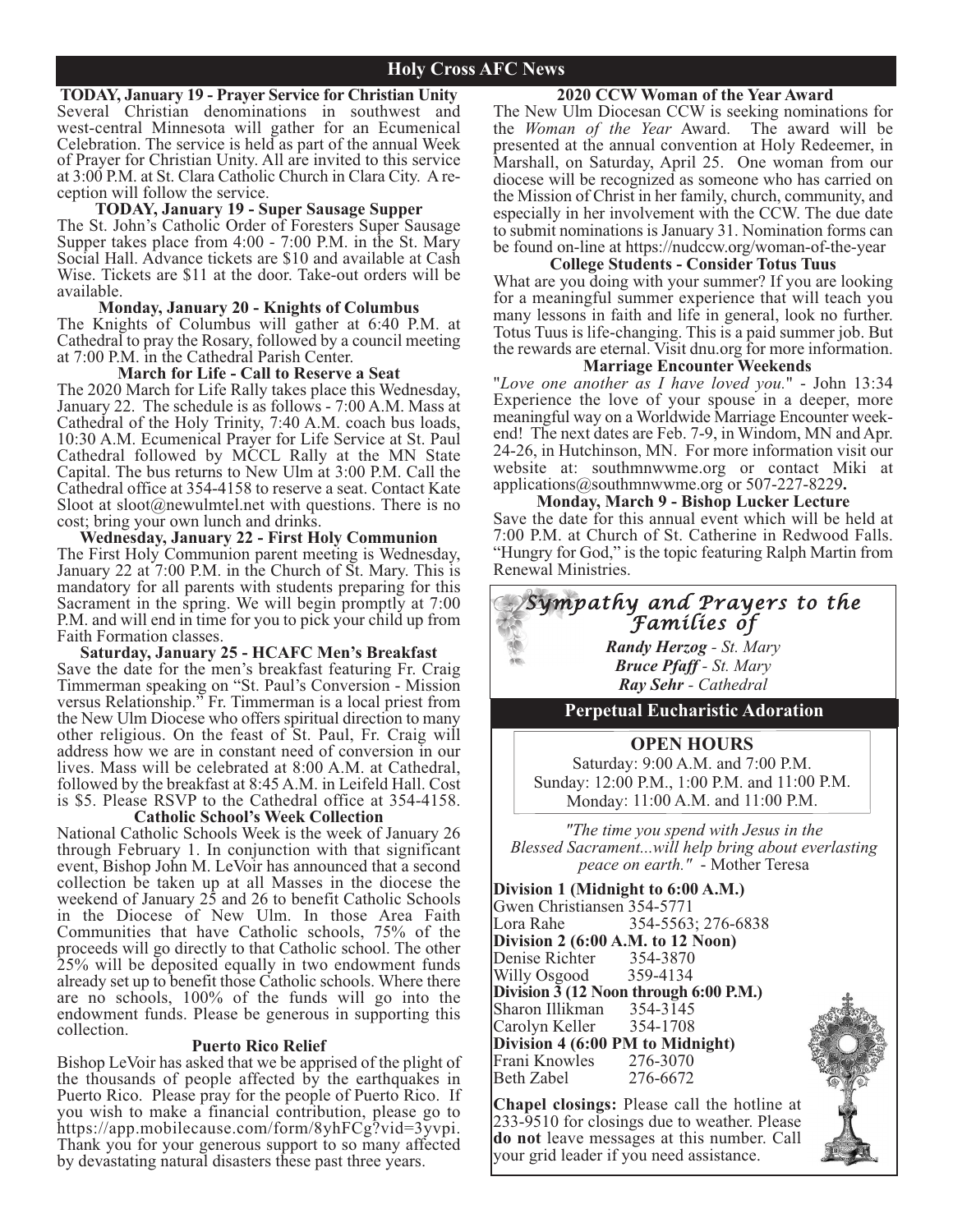# **Cathedral of the Holy Trinity**

# **LITURGICAL MINISTERS FOR JANUARY 25 AND 26**

## **SERVERS LECTORS**

| 5:00 P.M.  | Blaine Kral, David Peterson, Anton Pyan        |
|------------|------------------------------------------------|
| 8:00 A.M.  | Jacob and Joelle Haala, Greta Bailey           |
| 10:00 A.M. | Abbey Hillesheim, Amber Kretsch, Carter Wilson |
| 6:30 P.M.  | Elijah Bolduan, Will and Elliott Schabert      |

**Darrel Brey Denise Leinig Gary Neubauer Katherine Krebs** 

**Christmas Flowers:** The insert regarding the Christmas flowers should have included: In loving memory of Harold and Aurelia Guggisberg, Sam and Ruth Schmid, Herb and Frances Wilfahrt, Florian and Eleanor Wurtzberger.

**Wednesday, Janaury 22:** 7:00 A.M. March for Life Mass followed by bus ride to the rally. No cost. Call the parish office at 354-4158 to reserve a seat. See the AFC section for complete information.<br>Saturday, Janaury 25: Men's gathering in Leifeld Hall. See the AFC section for

Men's gathering in Leifeld Hall. See the AFC section for complete information.

**Cathedral Parish Project:** Our 2019 parish project is to replace the membrane roof on the back breezeway and install an auxiliary AC unit in the kitchen and dishwasher room in Leifeld Hall. Our goal is \$27,000. Please make your check payable to Cathedral 2019 DMA Project. Thank you to all who have contributed!

# **Church of St. Mary**

| <b>LITURGICAL MINISTERS FOR JANUARY 25 AND 26</b>                                                           |                                                                         |                  |               |                    |                |
|-------------------------------------------------------------------------------------------------------------|-------------------------------------------------------------------------|------------------|---------------|--------------------|----------------|
| <b>SERVERS</b>                                                                                              |                                                                         | <b>SACRISTAN</b> | <b>LECTOR</b> | <b>ACCOMPANIST</b> | <b>CANTOR</b>  |
| 5:30 P.M. Cassidy and Sydney Williams                                                                       |                                                                         | Sharon Miller    | Carey Kittler | Donna Donahue      | Carolyn Keller |
| 9:00 A.M. Isabelle Longtin, Tallen Rohlik                                                                   |                                                                         | Sue Schommer     | Nancy Ginkel  | Tom Maidl          | Adult Choir    |
| 5:30 P.M. Isaac Achman family<br><b>GIFT BEARERS:</b>                                                       |                                                                         |                  |               |                    |                |
| COF Super Sunday Sausage Dinner from 4:00 - 7:00 P.M. in the Social Hall<br><b>Today, January 19:</b>       |                                                                         |                  |               |                    |                |
| <b>Wednesday, January 22:</b><br>AFC First Communion Parent Meeting at 7:00 P.M.                            |                                                                         |                  |               |                    |                |
| Sunday, January 26:<br>Knights of Columbus Pancake Breakfast from 8:30 A.M. - 12:30 P.M. in the Social Hall |                                                                         |                  |               |                    |                |
| <b>Monday, February 3:</b>                                                                                  | CCW meeting at 6:30 P.M. in the Social Hall                             |                  |               |                    |                |
| Friday, February 7:                                                                                         | Cash Calendar drawing at 8:30 A.M. - deadline to turn in raffle tickets |                  |               |                    |                |

**2019 PARISH PROJECT:** Our parish project for 2019 is a monument for "Mary's Garden" to be located on our corner of Minnesota and 6th Street. Our Parish Project goal is \$30,000.00

**CUF CASH CALENDAR:** The raffle drawing will take place on Friday, February 7, 2020. Each name drawn will be returned to the barrel to be eligible for further winnings. All prizes will be mailed to the winners upon completion of the drawing. There will be 365 winners with prizes ranging from \$20 to \$200. The total value of prizes awarded is \$10,000. Additional tickets are available in the Parish Office. All funds realized through this drawing will benefit Church of St. Mary.

| <b>Church of St. George</b>                                                               |                                                                                                            |                                                      |                                                                                                                 |  |
|-------------------------------------------------------------------------------------------|------------------------------------------------------------------------------------------------------------|------------------------------------------------------|-----------------------------------------------------------------------------------------------------------------|--|
| <b>LITURGICAL MINISTERS FOR JANUARY 26</b>                                                |                                                                                                            |                                                      |                                                                                                                 |  |
| <b>SERVERS:</b><br><b>LECTORS:</b><br><b>COUNTERS:</b><br><b>EXTRA. MIN.:</b> Steve Biebl | Mikayla, Faith and Alyssa Lagerwall<br>Matt Wendinger and Alma Forst<br>Craig Beranek and Elizabeth Murray | <b>USHERS:</b><br><b>MUSICIAN:</b><br><b>ROSARY:</b> | <b>GIFT BEARERS:</b> Don and Karen Wendinger<br>Steve Hesse, James Hillesheim<br>Family Choir<br>Marian Altmann |  |

**CHURCH CLEANING:** February 1 at 8:30 A.M.<br>Remember: The \*person calls the others to remind them. \*Agnes Gleisner, Sharon Friedley, Claudia Gleisner, Sharon Gleisner.

# **Christmas Environment Donations**

Peter & Dorothy Wendinger (Herb & Eleanora Wendinger), Arline Klingler (Stanley Klingler; Rathmann & Klingler Parents), Nyle & Mary Mills (Epple & Mills Families ), Jeff & Sue Sieve, Robert Schwab (Ray, Rose, Alan (Frank) Schwab), Rosemary Franta (Cletus Franta; Sharon Franta), Barbra Ries (Ron Ries), Jeff & Terese Gruber, Wallace & Donna Beranek (Edwin, Alice & Eldon Helget; Ben, Valeria & Andrew Beranek), Jerome & Myra Bastian (Bastian/Schmitz Families), Agnes Gleisner (Bob Gleisner), Esther Schwab (Francis & Jerry Joe Schwab; Ryan Bowman), Dennis & Dolores Franta (Brenda & Cheryl Franta), Matties Family (Lucy V. Matties), Matties Family (Edwin & Stella Matties), Glenn & Jackie Forst (Ron Ries & Liam Forst), Brad & Diane Franta (Richard Guggisberg), James & Rita Gleisner (Joe & Gertie Beranek; Walter & Marcella Gleisner), James & Elizabeth Murray (Lynn & Ernie Tryba; Bill Murray), Ron & Penny Forst (Banana & Sandy Gulden).